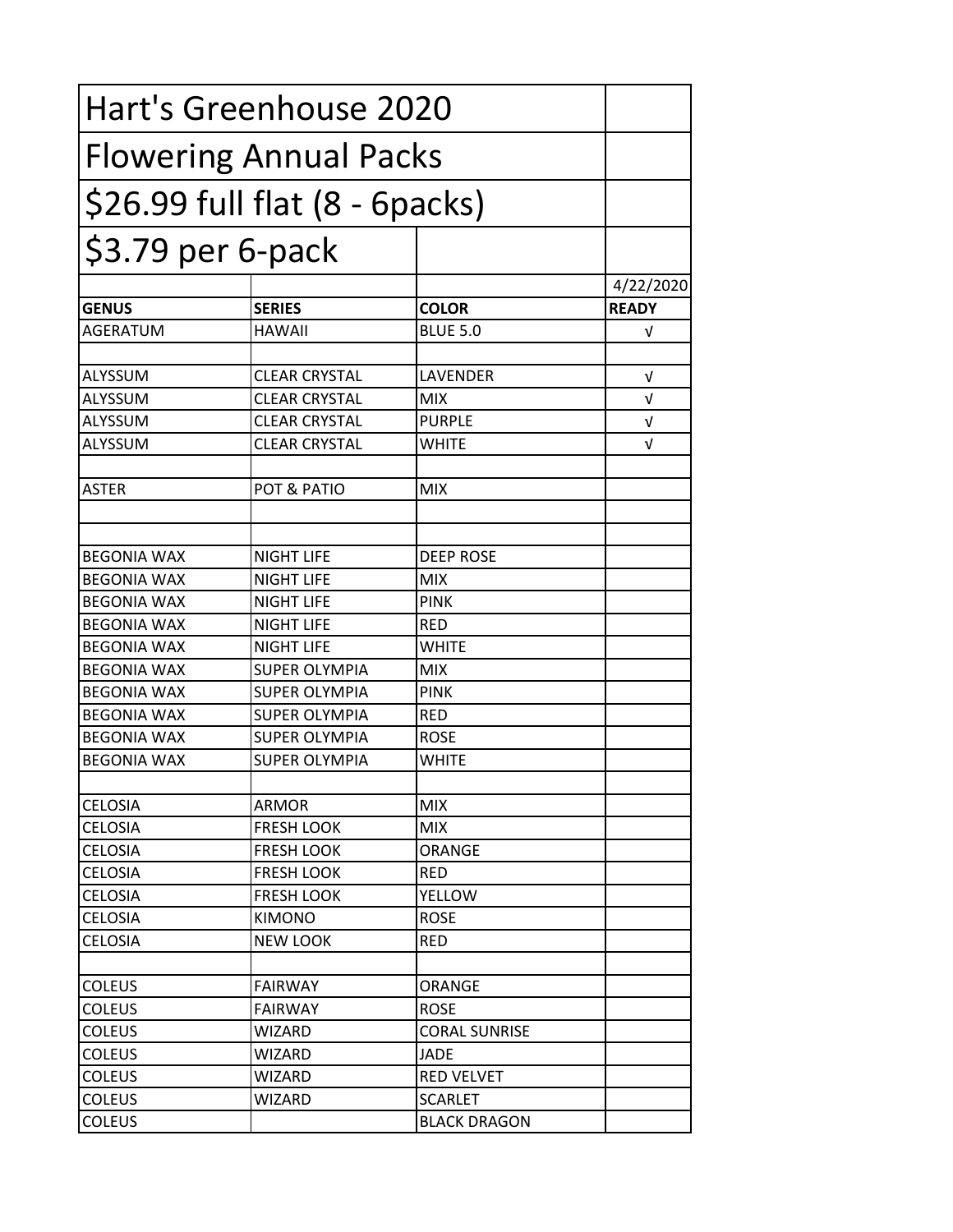| <b>COSMOS</b>         | <b>SONATA</b>       | <b>MIX</b>           |            |
|-----------------------|---------------------|----------------------|------------|
| <b>COSMOS</b>         | SONATA              | <b>PINK</b>          |            |
| <b>COSMOS</b>         | SONATA              | <b>PURPLE SHADES</b> |            |
| <b>COSMOS</b>         | SONATA              | <b>WHITE</b>         |            |
|                       |                     |                      |            |
| <b>DAHLIA</b>         | <b>FIGARO</b>       | <b>MIX</b>           |            |
|                       |                     |                      |            |
| <b>DIANTHUS</b>       | <b>IDEAL SELECT</b> | <b>MIX</b>           | V          |
| <b>DIANTHUS</b>       | <b>IDEAL SELECT</b> | RASPBERRY            | $\sqrt{ }$ |
| <b>DIANTHUS</b>       | <b>IDEAL SELECT</b> | <b>RED</b>           | V          |
| <b>DIANTHUS</b>       | <b>IDEAL SELECT</b> | <b>ROSE</b>          | $\sqrt{ }$ |
| <b>DIANTHUS</b>       | <b>IDEAL SELECT</b> | <b>VIOLET</b>        | V          |
| <b>DIANTHUS</b>       | <b>IDEAL SELECT</b> | WHITE                | V          |
| <b>DIANTHUS</b>       | <b>WEE WILLIE</b>   | <b>MIX</b>           | $\sqrt{ }$ |
|                       |                     |                      |            |
| <b>DUSTY MILLER</b>   |                     | <b>SILVERDUST</b>    | V          |
|                       |                     |                      |            |
| GAZANIA               | NEW DAY             | <b>BRONZE SHADES</b> |            |
| GAZANIA               | NEW DAY             | <b>CLEAR ORANGE</b>  |            |
| GAZANIA               | NEW DAY             | MIX.                 |            |
| <b>GAZANIA</b>        | <b>NEW DAY</b>      | <b>PINK SHADES</b>   |            |
| GAZANIA               | <b>NEW DAY</b>      | <b>RED SHADES</b>    |            |
| GAZANIA               | <b>NEW DAY</b>      | <b>RED STRIPE</b>    |            |
| GAZANIA               | <b>NEW DAY</b>      | TIGER MIX            |            |
| GAZANIA               | <b>NEW DAY</b>      | YELLOW               |            |
|                       |                     |                      |            |
| GOMPHRENA             | GNOME               | <b>MIX</b>           |            |
| <b>GOMPHRENA</b>      | <b>GNOME</b>        | <b>PURPLE</b>        |            |
|                       |                     |                      |            |
| <b>HYPOESTES</b>      | SPLASH SELECT       | <b>MIX</b>           |            |
|                       |                     |                      |            |
| <b>IMPATIENS SEED</b> | <b>ACCENT</b>       | <b>ORANGE STAR</b>   |            |
| <b>IMPATIENS SEED</b> | <b>ACCENT</b>       | <b>RED STAR</b>      |            |
| <b>IMPATIENS SEED</b> | <b>ACCENT</b>       | <b>ROSE STAR</b>     |            |
| <b>IMPATIENS SEED</b> | <b>ACCENT</b>       | <b>VIOLET STAR</b>   |            |
| <b>IMPATIENS SEED</b> | <b>BEACON</b>       | <b>BRIGHT RED</b>    |            |
| <b>IMPATIENS SEED</b> | <b>BEACON</b>       | CORAL                |            |
| <b>IMPATIENS SEED</b> | <b>BEACON</b>       | <b>MIX</b>           |            |
| <b>IMPATIENS SEED</b> | <b>BEACON</b>       | ORANGE               |            |
| <b>IMPATIENS SEED</b> | <b>BEACON</b>       | SALMON               |            |
| <b>IMPATIENS SEED</b> | <b>BEACON</b>       | VIOLET               |            |
| <b>IMPATIENS SEED</b> | <b>BEACON</b>       | <b>WHITE</b>         |            |
| <b>IMPATIENS SEED</b> | <b>DAZZLER</b>      | <b>BLUE PEARL</b>    |            |
| <b>IMPATIENS SEED</b> | <b>DAZZLER</b>      | <b>LILAC SPLASH</b>  |            |
| <b>IMPATIENS SEED</b> | <b>DAZZLER</b>      | <b>PINK</b>          |            |
| <b>IMPATIENS SEED</b> | DAZZLER             | <b>PUNCH</b>         |            |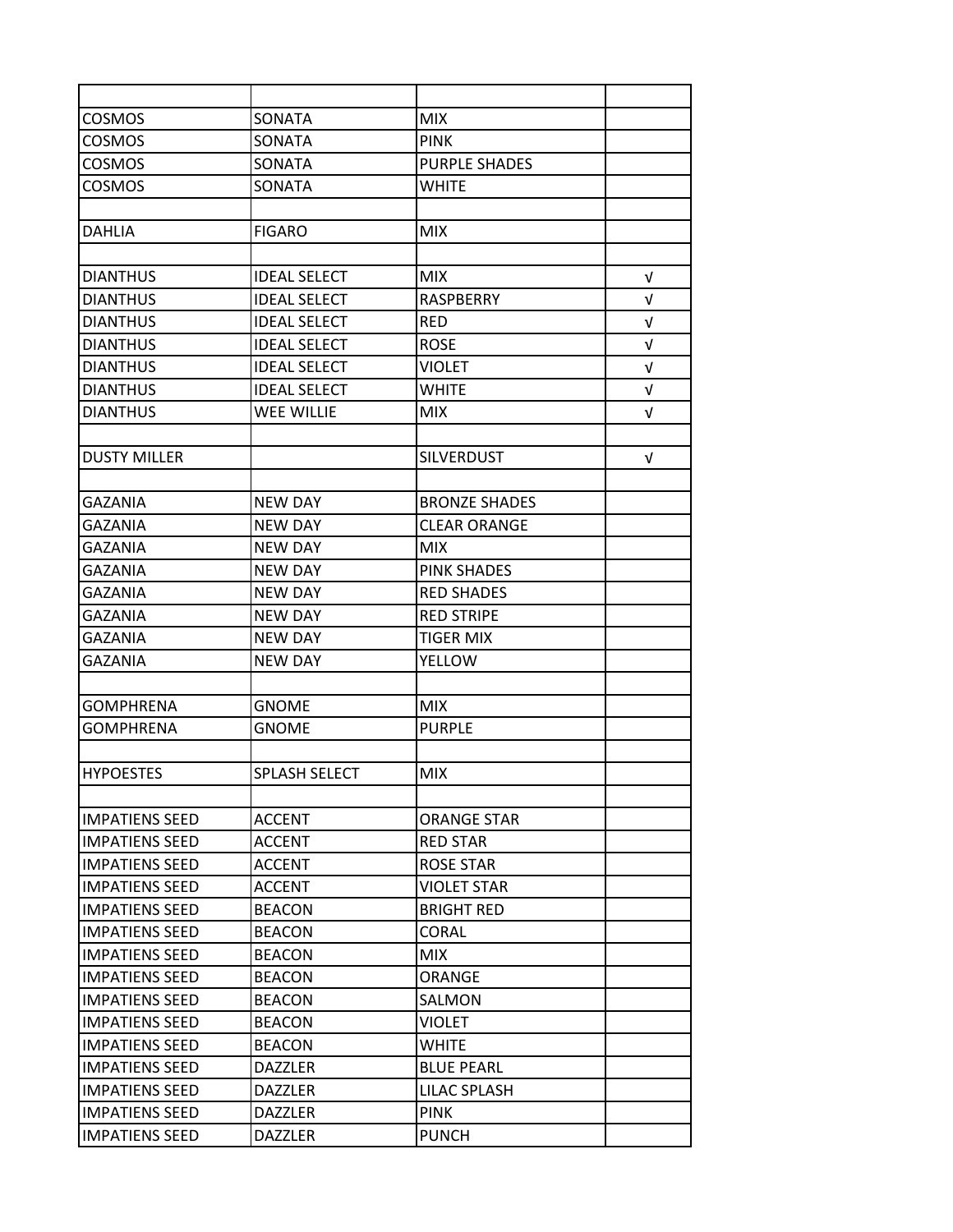| <b>IMPATIENS SEED</b>   | <b>DAZZLER</b>        | <b>ROSE</b>          |            |
|-------------------------|-----------------------|----------------------|------------|
|                         |                       |                      |            |
| <b>LOBELIA</b>          | RIVIERA               | <b>BLUE EYES</b>     | $\sqrt{ }$ |
| LOBELIA                 | RIVIERA               | <b>MIDNIGHT BLUE</b> | $\sqrt{ }$ |
| <b>LOBELIA</b>          | RIVIERA               | <b>SKY BLUE</b>      | V          |
| <b>LOBELIA</b>          | <b>RIVIERA</b>        | <b>WHITE</b>         | V          |
|                         |                       |                      |            |
| <b>MARIGOLD AFRICAN</b> | TAISHAN               | <b>MIX</b>           | V          |
| <b>MARIGOLD AFRICAN</b> | <b>TAISHAN</b>        | ORANGE               | V          |
| <b>MARIGOLD AFRICAN</b> | <b>TAISHAN</b>        | <b>YELLOW</b>        | V          |
|                         |                       |                      |            |
| <b>MARIGOLD FRENCH</b>  | <b>DURANGO</b>        | <b>BEE</b>           | $\sqrt{ }$ |
| <b>MARIGOLD FRENCH</b>  | <b>DURANGO</b>        | <b>BOLERO</b>        | V          |
| <b>MARIGOLD FRENCH</b>  | <b>DURANGO</b>        | <b>FLAME</b>         | V          |
| <b>MARIGOLD FRENCH</b>  | <b>DURANGO</b>        | <b>MIX</b>           | $\sqrt{ }$ |
| <b>MARIGOLD FRENCH</b>  | <b>DURANGO</b>        | <b>ORANGE</b>        | $\sqrt{ }$ |
| <b>MARIGOLD FRENCH</b>  | <b>DURANGO</b>        | <b>RED</b>           | V          |
| <b>MARIGOLD FRENCH</b>  | DURANGO               | <b>YELLOW</b>        | $\sqrt{ }$ |
| <b>MARIGOLD FRENCH</b>  | <b>HOT PAK</b>        | <b>HARMONY</b>       | $\sqrt{ }$ |
| <b>MARIGOLD FRENCH</b>  | <b>HOT PAK</b>        | MIX.                 | $\sqrt{ }$ |
| <b>MARIGOLD FRENCH</b>  | НОТ РАК               | <b>ORANGE</b>        | $\sqrt{ }$ |
| <b>MARIGOLD FRENCH</b>  | <b>HOT PAK</b>        | <b>SPRY</b>          | $\sqrt{ }$ |
| <b>MARIGOLD FRENCH</b>  | HOT PAK               | <b>YELLOW</b>        | $\sqrt{ }$ |
| <b>MARIGOLD FRENCH</b>  |                       | <b>FIREBALL</b>      | $\sqrt{ }$ |
| <b>MARIGOLD FRENCH</b>  |                       | STRAWBERRY BLONDE    | v          |
|                         |                       |                      |            |
| PETUNIA SEED            | HULAHOOP              | <b>BLUE</b>          | v          |
| PETUNIA SEED            | <b>HULAHOOP</b>       | <b>MIX</b>           | V          |
| PETUNIA SEED            | <b>HULAHOOP</b>       | <b>RED</b>           | $\sqrt{ }$ |
| <b>PETUNIA SEED</b>     | <b>MADNESS</b>        | <b>MOONLIGHT MIX</b> | $\sqrt{ }$ |
| PETUNIA SEED            | <b>MADNESS</b>        | <b>ORCHID</b>        | $\sqrt{ }$ |
| PETUNIA SEED            | <b>MADNESS</b>        | <b>YELLOW</b>        | V          |
| PETUNIA SEED            | <b>MADNESS DOUBLE</b> | <b>BLUE</b>          | V          |
| PETUNIA SEED            | <b>MADNESS DOUBLE</b> | <b>MIX</b>           | $\sqrt{ }$ |
| PETUNIA SEED            | <b>MADNESS DOUBLE</b> | <b>RED + WHITE</b>   | V          |
| PETUNIA SEED            | PRETTY GRAND          | <b>CORAL</b>         | $\sqrt{ }$ |
| PETUNIA SEED            | PRETTY GRAND          | <b>DEEP PINK</b>     | $\sqrt{ }$ |
| PETUNIA SEED            | PRETTY GRAND          | FLAG MIX             | V          |
| PETUNIA SEED            | PRETTY GRAND          | <b>MIDNIGHT</b>      | V          |
| PETUNIA SEED            | PRETTY GRAND          | MIX.                 | V          |
| PETUNIA SEED            | PRETTY GRAND          | <b>PURPLE</b>        | V          |
| PETUNIA SEED            | PRETTY GRAND          | <b>RED</b>           | V          |
| PETUNIA SEED            | PRETTY GRAND          | <b>ROSE</b>          | $\sqrt{ }$ |
| PETUNIA SEED            | PRETTY GRAND          | <b>SUMMER</b>        | $\sqrt{ }$ |
| PETUNIA SEED            | PRETTY GRAND          | <b>VIOLET</b>        | V          |
|                         |                       |                      |            |
| PETUNIA SEED            | PRETTY GRAND          | <b>WHITE</b>         | $\sqrt{ }$ |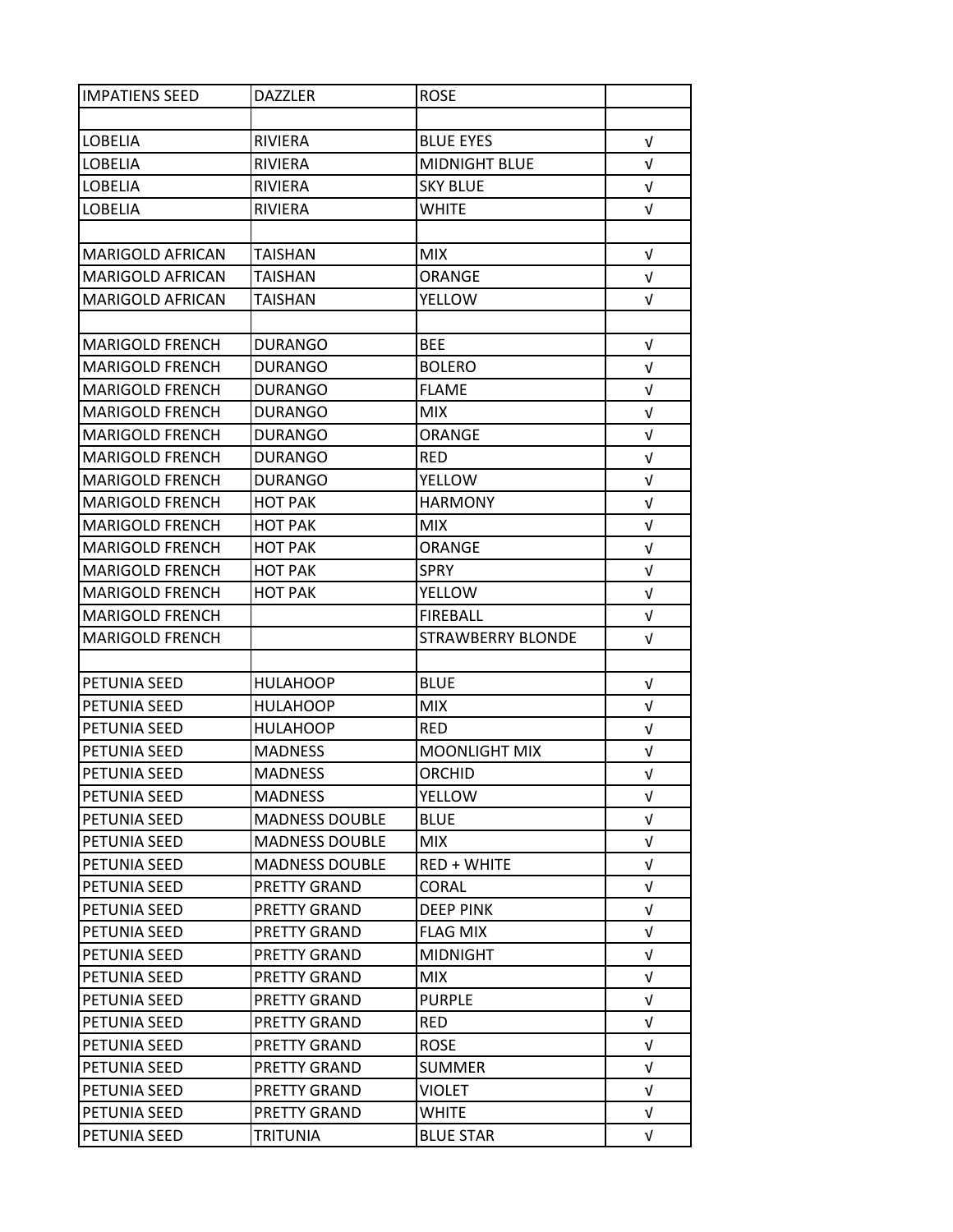| <b>PETUNIA SEED</b>    | <b>TRITUNIA</b>     | <b>RED STAR</b>     | V          |
|------------------------|---------------------|---------------------|------------|
| PETUNIA SEED           | <b>TRITUNIA</b>     | <b>STAR MIX</b>     | $\sqrt{ }$ |
|                        |                     |                     |            |
| <b>PHLOX</b>           | <b>21ST CENTURY</b> | <b>MIX</b>          |            |
|                        |                     |                     |            |
| PORTULACA              | <b>HAPPY HOUR</b>   | <b>BANANA</b>       |            |
| PORTULACA              | <b>HAPPY HOUR</b>   | COCONUT             |            |
| <b>PORTULACA</b>       | <b>HAPPY HOUR</b>   | <b>DEEP RED</b>     |            |
| <b>PORTULACA</b>       | <b>HAPPY HOUR</b>   | <b>FUCHSIA</b>      |            |
| <b>PORTULACA</b>       | <b>HAPPY HOUR</b>   | <b>MIX</b>          |            |
| <b>PORTULACA</b>       | <b>HAPPY HOUR</b>   | ORANGE              |            |
| <b>PORTULACA</b>       | <b>HAPPY HOUR</b>   | PEPPERMINT          |            |
|                        |                     |                     |            |
| SALVIA                 | <b>LIGHTHOUSE</b>   | <b>RED</b>          | $\sqrt{ }$ |
| <b>SALVIA</b>          | <b>VICTORIA</b>     | <b>BLUE</b>         | V          |
| <b>SALVIA</b>          | <b>VISTA</b>        | <b>MIX</b>          | $\sqrt{ }$ |
| SALVIA                 | <b>VISTA</b>        | <b>PURPLE</b>       | $\sqrt{ }$ |
| <b>SALVIA</b>          | <b>VISTA</b>        | <b>RED</b>          | $\sqrt{ }$ |
|                        |                     |                     |            |
| SNAPDRAGON             | <b>ROCKET</b>       | <b>MIX</b>          | V          |
| SNAPDRAGON             | SNAPSHOT            | <b>MIX</b>          | $\sqrt{ }$ |
| SNAPDRAGON             | SNAPSHOT            | <b>ORANGE</b>       | $\sqrt{ }$ |
| SNAPDRAGON             | SNAPSHOT            | <b>PURPLE</b>       | $\sqrt{ }$ |
| SNAPDRAGON             | SNAPSHOT            | <b>RED</b>          | $\sqrt{ }$ |
| SNAPDRAGON             | SNAPSHOT            | <b>ROSE</b>         | V          |
| SNAPDRAGON             | SNAPSHOT            | <b>WHITE</b>        | $\sqrt{ }$ |
| SNAPDRAGON             | SNAPSHOT            | <b>YELLOW</b>       | V          |
|                        |                     |                     |            |
| <b>STOCK</b>           | <b>HOT CAKES</b>    | <b>MIX</b>          | $\sqrt{ }$ |
|                        |                     |                     |            |
| <b>TORENIA</b>         | KAUI                | <b>DEEP BLUE</b>    |            |
| <b>TORENIA</b>         | KAUI                | <b>MIX</b>          |            |
| <b>TORENIA</b>         | KAUI                | <b>ROSE</b>         |            |
|                        |                     |                     |            |
| VERBENA                | <b>OBSESSION</b>    | <b>BLUE EYE</b>     | $\sqrt{ }$ |
| VERBENA                | <b>OBSESSION</b>    | <b>BURGUNDY EYE</b> | V          |
| <b>VERBENA</b>         | <b>OBSESSION</b>    | <b>CORAL EYE</b>    | $\sqrt{ }$ |
| VERBENA                | <b>OBSESSION</b>    | <b>LILAC</b>        | $\sqrt{ }$ |
| <b>VERBENA</b>         | <b>OBSESSION</b>    | <b>MIX</b>          | V          |
| VERBENA                | <b>OBSESSION</b>    | <b>PINK</b>         | $\sqrt{ }$ |
| VERBENA                | <b>OBSESSION</b>    | <b>SCARLET</b>      | V          |
| VERBENA                | <b>OBSESSION</b>    | <b>WHITE</b>        | $\sqrt{ }$ |
|                        |                     |                     |            |
| VINCA FLOWERING        | <b>CORA XDR</b>     | <b>CRANBERRY</b>    |            |
| <b>VINCA FLOWERING</b> | CORA XDR            | <b>HOTGENTA</b>     |            |
| <b>VINCA FLOWERING</b> | CORA XDR            | <b>LIGHT PINK</b>   |            |
| <b>VINCA FLOWERING</b> | <b>CORA XDR</b>     | <b>MAGENTA HALO</b> |            |